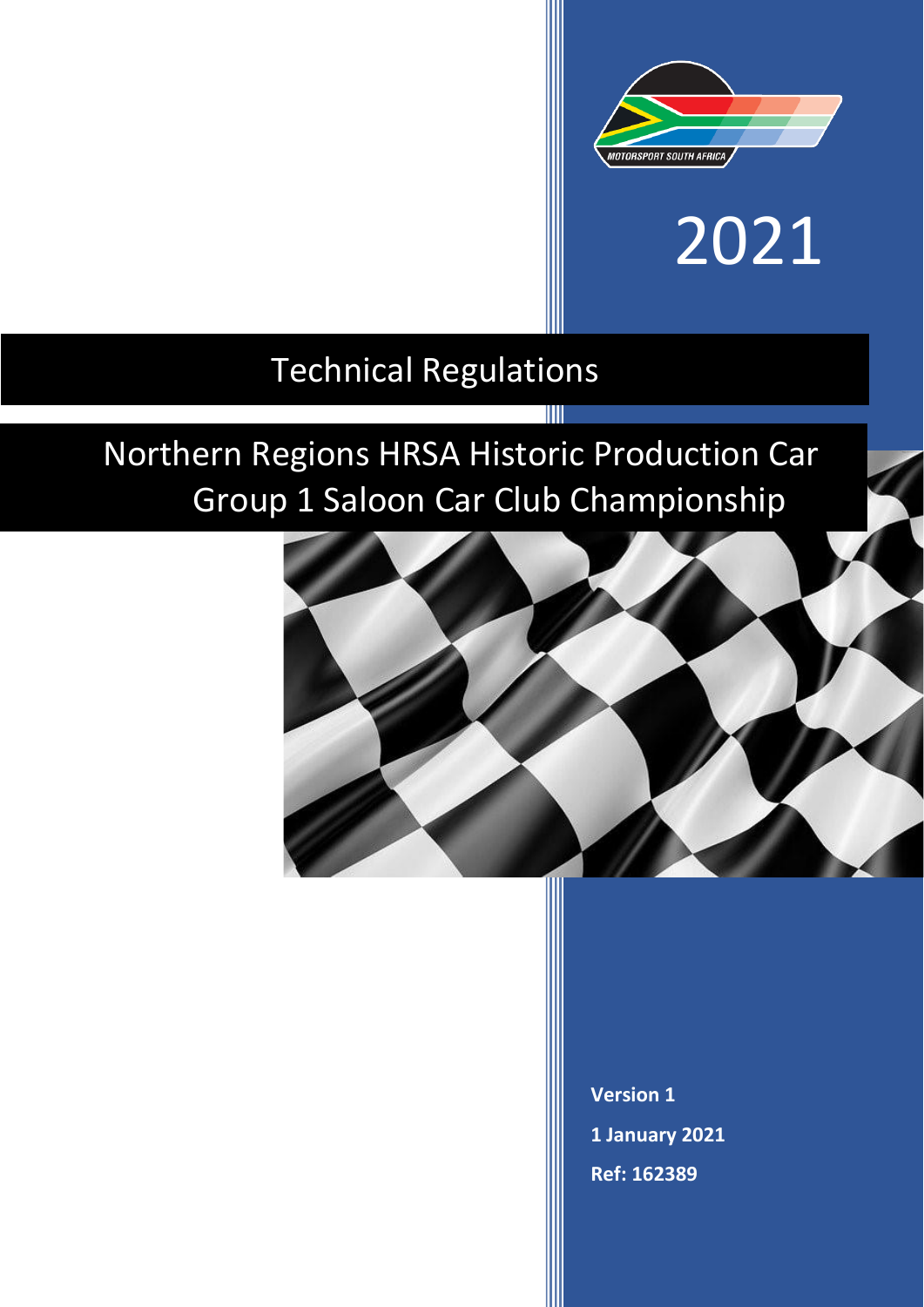#### **REVIEW AND AMENDMENTS**

Motorsport South Africa (MSA) will periodically review these rules and will present the revised version to all members for agreement to publish the updated version.

Amendments and updates to the rules will be recorded in the Amendment Record, detailing the updated version, date of approval of the amendment and a short summary of the amendment.

#### **AMENDMENT RECORD**

| Modified SSR / Art | <b>Date Applicable</b> | <b>Date of Publication</b> | <b>Clarifications</b> |
|--------------------|------------------------|----------------------------|-----------------------|
|                    |                        |                            |                       |

#### **Permissions:**

With the exception of the under mentioned allowance, no other additions or modifications whatsoever are permitted to cars entered in Group 1 races and nothing that forms part of the standard vehicle may be removed. Modifications to any component are prohibited even though that component may still comply with the specifications of the original component. Variations from the original due to fair wear and tear will be accepted provided that they give no advantage to the competitor. However, sagging of the springs and or leaf springs that result in a lower than standard ride height at the front and or rear will not be accepted. In all cases **GCR 226** will apply.

#### **1. Engine:**

- 1.1 Any camshaft may be used
- 1.2 Cam followers may be changed and modified. However the rocker ratio must remain as standard
- 1.3 Valve spring may be changed and modified
- 1.4 Machining of the cylinder head is permitted
- 1.5 Machining of the cylinder head face is permitted
- 1.6 Fitting of baffle plates within the oil sump to reduce oil surge is permitted
- 1.7 Sump plugs must be wire locked
- 1.8 Cylinder block reboring is permitted to a maximum of 0.25 thou or 0.6mm
- 1.9 Air cleaner elements may be removed
- 1.10 Oil coolers for engine, gearbox and differential may be fitted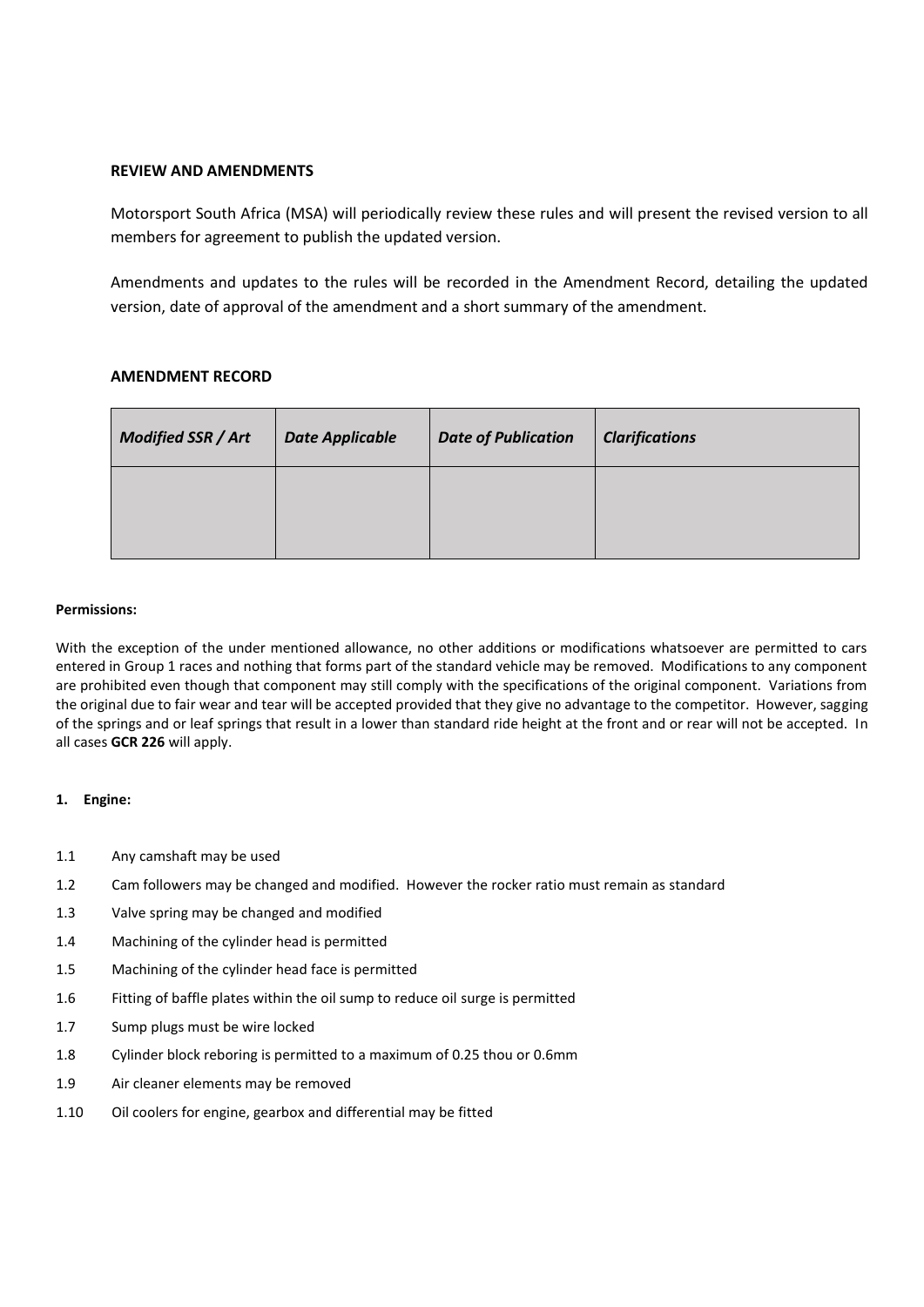- 1.11 Oil filters must be clamped and lock wired
- 1.12 Spark plugs are free
- 1.13 The clutch and flywheel are free however the original flywheel weight and diameter must remain unchanged
- 1.14 The clutch and flywheel are free however the original flywheel weight and diameter must remain unchanged
- 1.15 Fan belts and hoses are free
- 1.16 The water radiator may be changed however the replacement unit must be mounted in the same position as the original and the number and size of hoses must be identical to the original
- 1.17 Normally aspirated cars with more than 2 valves per cylinder will be permitted to race based on the classification of cubic capacity multiplied by a factor of 1.3
- 1.18 Turbo charged engine will be permitted provided the car complies in all aspects with these regulations and no extra cooling modifications will be permitted
	- 1.18.1 No standard inlet or outlet turbo manifold may be modified, ported, changed or reshaped
	- 1.18.2 The classes for any manufacturers turbo charged car will be cubic capacity multiplied by 1.5
	- 1.18.3 No turbo charged car with more than 2 valves per cylinder will be permitted
	- 1.18.4 No water injection is permitted
	- 1.18.5 The entire outside of the turbo may not differ from the manufacturers specifications
	- 1.18.6 Inter-coolers will be permitted only if was fitted as standard original equipment to the model concerned
	- 1.18.7 No boosting control will be permitted from inside of the car
- 1.19 The engine power output may not exceed the power output plus 10% of the original engine as used during the period. Auto Data Digest will be used to ascertain the manufacturers original power output figures
- 1.20 The controllers reserve the right to check the power output at anytime

#### **2. Exhaust:**

- 2.1 Exhaust manifold must remain standard
- 2.2 The exhaust pipe from the manifold collector may be modified but must be gas tight throughout its entire length
- 2.3 All cars must however, comply with noise level regulations as per GCR 245

#### **3. Suspension and bodywork:**

- 3.1 Castor, camber and toe may be modified
- 3.2 Different suspension components may not be used
- 3.3 Welding of / or alteration to the standard suspension components is prohibited
- 3.4 Shock absorbers may be replaced provided that the original mounting points and method of mounting is not changed. In case of strut type suspension replacement, units must be mechanically identical to the original
- 3.5 Any spring diameter and number of coils may be used but the original height of the standard car must be retained
- 3.6 The diameter of the anti-roll bar is unrestricted
- 3.7 No bodywork modifications involving cutting and or welding is permitted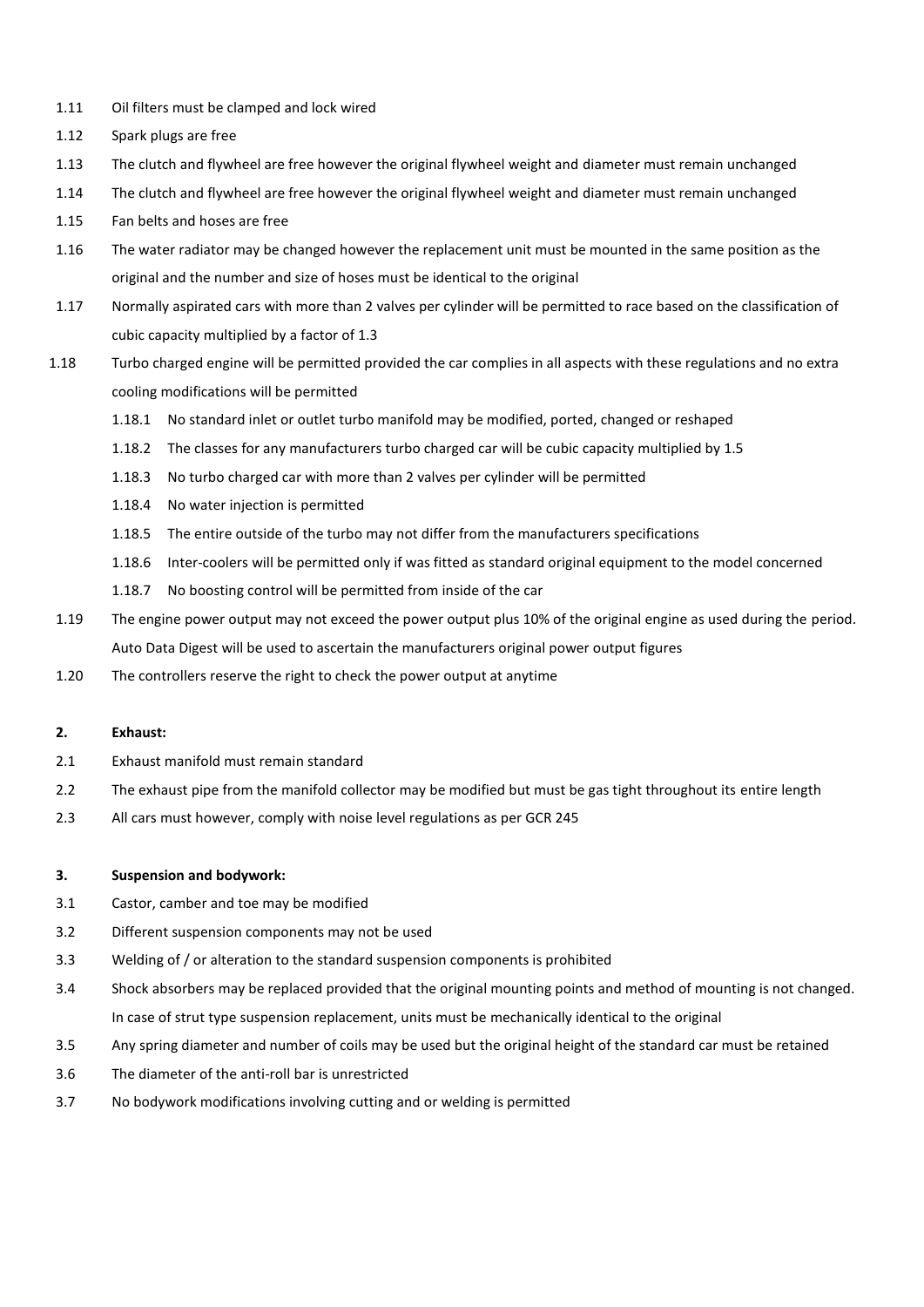- 3.8 Exterior body trim and bumpers shall remain as originally fitted
- 3.9 Headlights, taillights, stoplights and indicators (front and back) must be in full working condition

#### **4. Gearbox and differential:**

- 4.1 Gearbox must ideally be the standard gearbox used by the manufacturer alternatively a standard production gearbox from an alternative manufacturer with no more forward gears than the original
- 4.2 Gear ratios are free
- 4.3 Limited slip differentials are permitted and modifications may be made within the original casing provided that the original axle casing and type is retained

#### **5. Interior:**

- 5.1 Fire hazard material (i.e. carpets, floor sound deadening material, seats, roof linings, rear parcel shelf and boot mat) may be removed and the loss of weight made up by ballast weight
- 5.2 Spare wheel and tools must be removed
- 5.3 Additional instrumentation may be fitted but they must not be fitted in place of the original instruments, which may not be changed
- 5.4 Seat mounting brackets may be altered
- 5.5 The driver's seat may be replaced with a racing type seat
- 5.6 Windscreens must be of laminated glass
- 5.7 The fitting of an Appendix J compliant roll cage is permitted

#### **6. Wheels & tyres**

- 6.1 DOT rated tyres will be permitted and semi-slick tyres will be permitted provided that they contain a grooved pattern throughout
- 6.2 The rim size will be the standard manufactured rim size
- 6.3 Any wheel width is permitted provided that its fits within the standard non-modified bodywork confinement
- 6.4 Cut slick tyres are prohibited. Application to the HPCC may be made for the use of slick tyres
- 6.5 Wheel studs or wheel bots are free but wheel studs must be of the open-ended type
- 6.6 The upper part of the wheel (rim and tyre) located vertically over the wheel hub centre must be covered by the standard bodywork. The measurements shall be made in a vertical plane
- 6.7 Hub caps and wheel trims may be removed

#### **7. Brakes:**

- 7.1 Brakes are free provided they fit within the original rim size as was fitted as OEM standard.
- 7.2 Brake dust covers may be removed
- 7.3 Brake cooling duct may be fitted provided they entail no modifications to the bodywork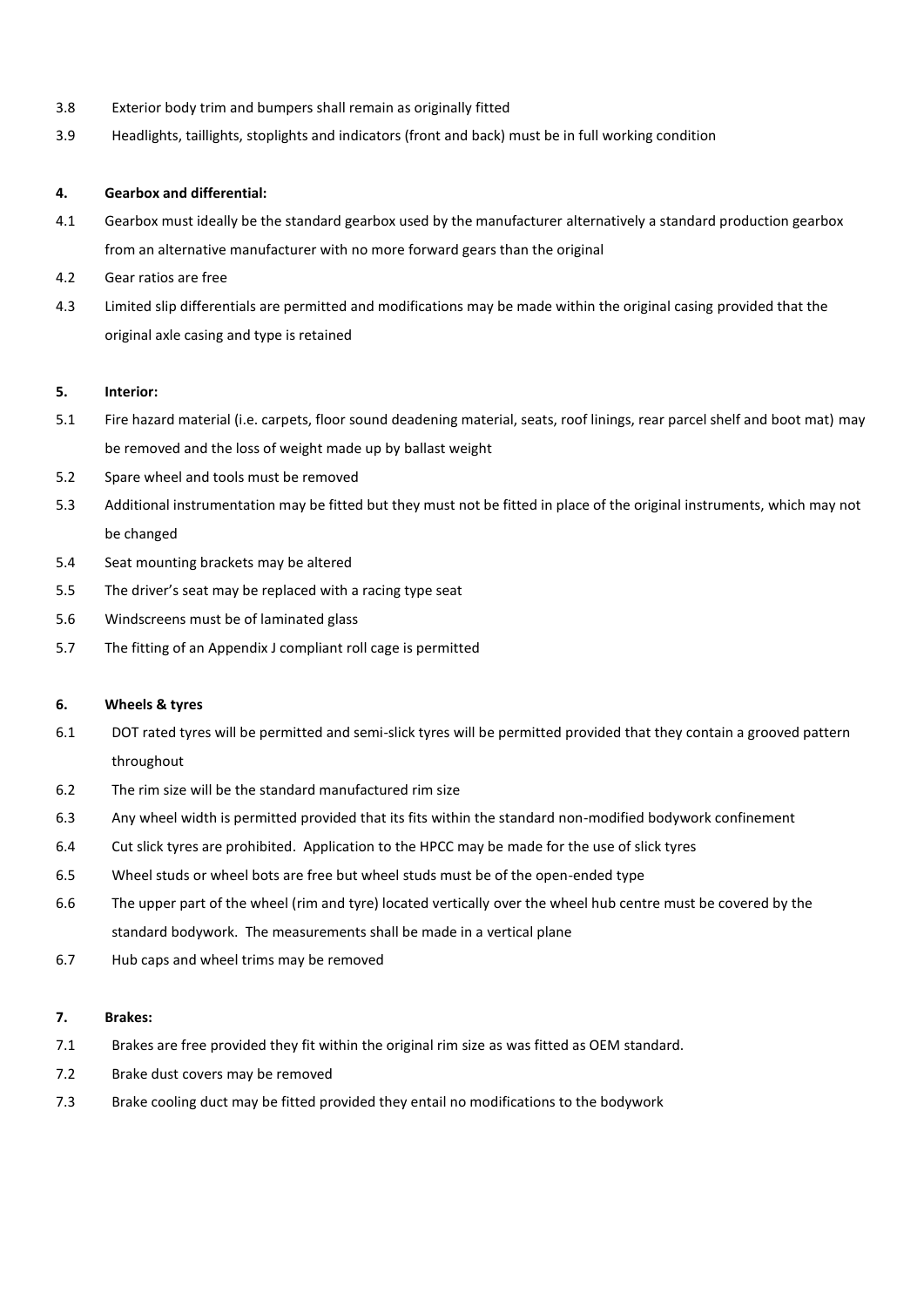#### 7.4 Carbon fibre brakes are specifically not permitted

#### 8. **Weights:**

8.1 The following minimum net weights will apply to cars in racing trim with oil and water but with empty fuel tanks. (no allowances for the removal of accessories etc.)

| Cubic Capacity | Кg   |
|----------------|------|
| Up to 1400     | 800  |
| 1401 – 1600    | 850  |
| 1601 - 1800    | 900  |
| 1801-2000      | 1000 |
| 2001 – 2400    | 1100 |
| 2401 - 2800    | 1150 |
| 2801 – 3000    | 1200 |
| 3001 - 3500    | 1300 |
| 3501 - 5000    | 1350 |

8.2 Should the weight of the car be less than the above, ballast weight must be bolted or welded to the interior of the boot, passenger or engine compartment to make up the deficiency.

#### **9. Classes:**

**Class T** 3501cm3 to 5000 cm3 **Class U** 2801cm3 to 3500cm3 **Class V** 2401cm3 to 2800cm3 **Class W** 1701cm3 to 2400cm3 **Class X** 1401cm3 to 1700cm3 **Class Y** Up to 1400cm3